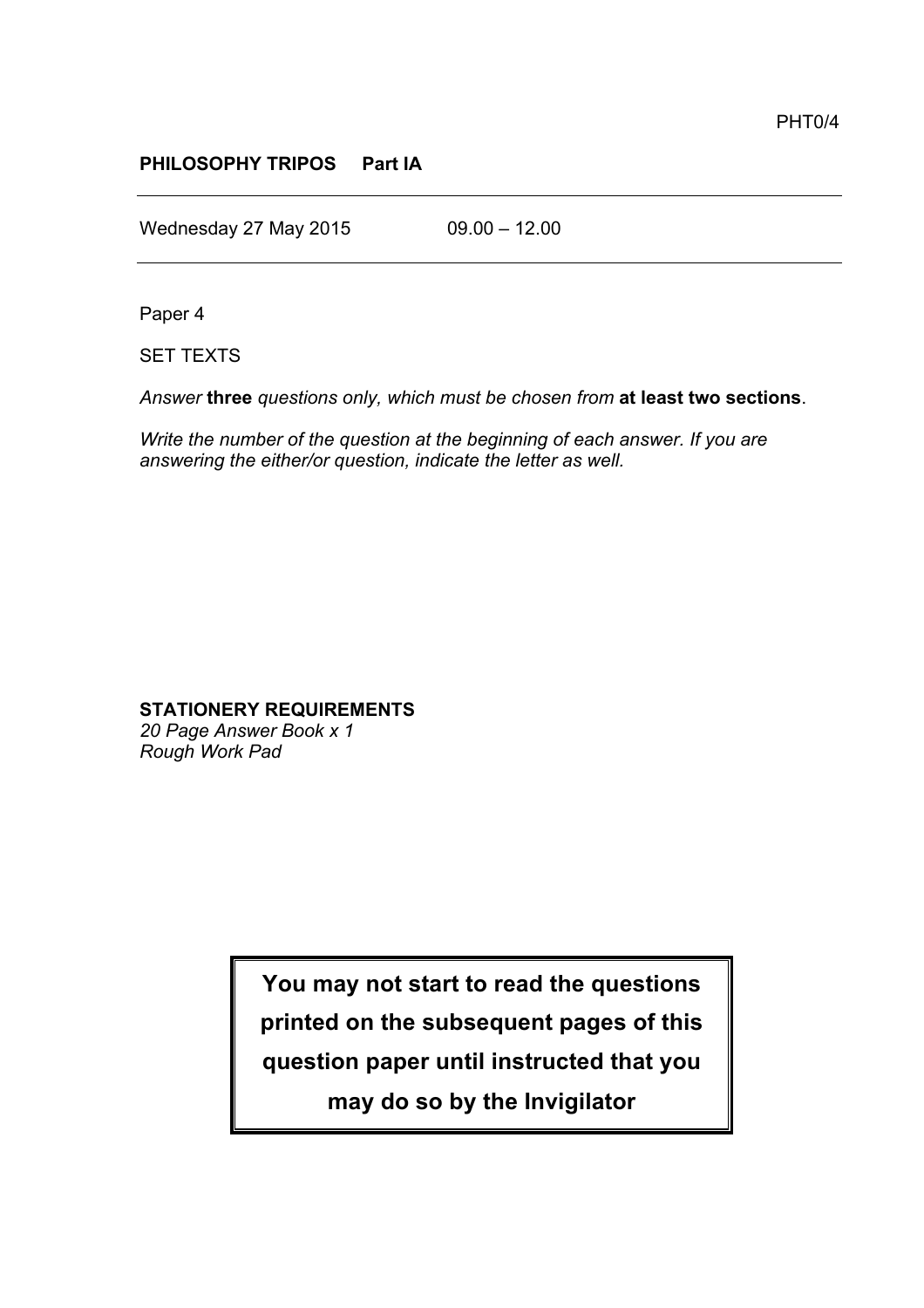### **SECTION A**

- 1. Socrates claims of the virtues that, 'even if they are of many kinds, they still have one and the same form in virtue of which they are virtues' (PLATO). Should we agree with him?
- 2. Is Socrates right to deny that there is anyone who knows that bad things are bad but nevertheless desires them?
- 3. 'Should something have neither teachers nor students, we'd be right to conjecture that it isn't teachable' (PLATO). Is there any way to make such a conjecture reasonable? Explain your answer.
- 4. Explain and evaluate Socrates' claim that true beliefs are like the statues of Daedalus.

### **SECTION B**

- 5. 'How often, asleep at night, am I convinced of just such familiar events—that I am here in my dressing-gown, sitting by the fire—when in fact I am lying undressed in bed! ... I see plainly that there are never any sure signs by means of which being awake can be distinguished from being asleep' (DESCARTES). Explain and evaluate the argument from dreaming in the First Meditation.
- 6. 'I am really distinct from my body, and can exist without it' (DESCARTES). Explain and evaluate the argument for this 'real distinction' in the Sixth Meditation.
- 7. What is Descartes's argument for the existence of the self as a thinking thing? Is the argument successful?
- 8. 'I now seem to be able to lay it down as a general rule that whatever I perceive very clearly and distinctly is true' (DESCARTES). How does Descartes argue for this 'general rule', and what role does it play in his account of knowledge?

## **SECTION C**

- 9. 'There are many acts which, being directly injurious only to the agents themselves, ought not to be legally interdicted, but which, if done publicly, are a violation of good manners, and coming thus within the category of offences against others, may rightly be prohibited' (MILL). Discuss.
- 10.EITHER: (a) Why does Mill stipulate that the liberty principle should 'apply only to human beings in the maturity of their faculties'? Is he right to make this stipulation?

OR: (b) Critically assess the role of individuality in Mill's theory.